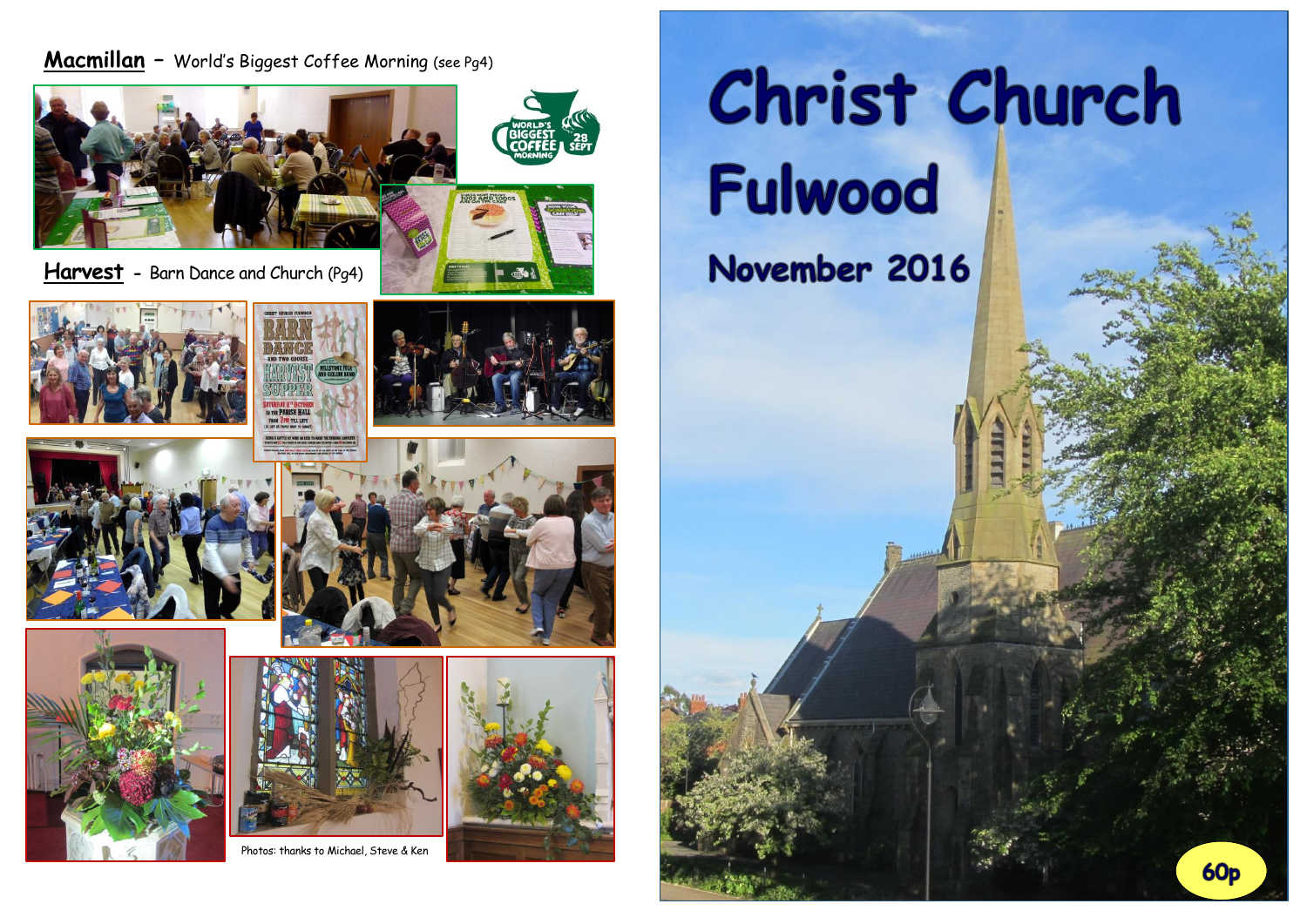**Christ Church Victoria Rd Fulwood PR2 8NE**

| Website:                                   | www.christchurchfulwood.org     |                                                                |                   |
|--------------------------------------------|---------------------------------|----------------------------------------------------------------|-------------------|
| Vicar                                      | Canon Brian McConkey<br>e-mail: | 19 Vicarage Close<br>christchurchfulwood@btinternet.com        | Tel: 719210       |
| Curate:                                    | Rev Phil Maudsley               | Garstone Croft                                                 | Tel: 383490       |
|                                            | e-mail:                         | philmaudsley7@gmail.com                                        |                   |
| Reader:                                    | Mandy Stanton                   | Victoria Road                                                  | Tel: 774081       |
|                                            | e-mail:                         | mandy.stanton@blackburn.anglican.org                           |                   |
| Parish Administrator                       | Jan Fletcher                    | Parish Office at Church                                        | Tel: 875823       |
| <b>Church Wardens</b>                      |                                 |                                                                | Tel: 719442       |
|                                            | Julia Laing<br>Graham Hickey    | Garstang Rd<br>Watling St. Rd.                                 | Tel: 654438       |
|                                            |                                 | The Chines                                                     |                   |
| Assistant Ch. Warden                       | Margaret Ghori                  | Melrose Ave                                                    | Tel: 719373       |
| Treasurer                                  | John Bailey                     |                                                                | Tel: 700598       |
| - Assistant                                | Margaret Brown                  | Colebatch                                                      | Tel: 717008       |
| Organist/Director of Music                 | Chris Hartnett                  | Munro Crescent Tel: 07896 107684                               |                   |
|                                            | e-mail:                         | choirmastersoffice@hotmail.com                                 |                   |
| Treasurer                                  | John Bailey                     | Melrose Ave                                                    | Tel: 700598       |
| - Assistant                                | Margaret Brown                  | Colebatch                                                      | Tel: 717008       |
| Deanery Synod Reps                         | Ken Curphey                     | Ingle Head                                                     | Tel: 716833       |
|                                            | Chris Hedley                    | The Drive                                                      | Tel: 652475       |
|                                            | Paul Jordan                     | Sandybrook Close                                               | Tel: 794893       |
|                                            | Adam Thomas                     | Lower Bank Rd                                                  | Tel: 07968 434328 |
| <b>Electoral Roll Officer</b>              | Irene Hurst                     | The Turnpike                                                   | Tel: 715746       |
| Churches Together in                       | David Sergeant                  | Shirebank Cres                                                 | Tel: 717882       |
| <b>Fulwood and Broughton</b>               |                                 |                                                                |                   |
| Christian Aid                              | <b>Lindsey Evans</b>            | Uplands Chase                                                  | Tel: 860939       |
| Fairtrade                                  | Margaret Harrison               | Victoria Rd                                                    | Tel: 712869       |
| The Children's Society                     | Linda Koziarska                 | Manor Ave                                                      | Tel: 705420       |
| Scripture Union                            | Jim & Linda Clare               | Queens Rd                                                      | Tel: 712422       |
| Crossway                                   | Joan Curphey                    | <b>Ingle Head</b>                                              | Tel: 716833       |
| H.O.P.E. Group                             | Elizabeth Bailey                | Melrose Ave                                                    | Tel: 700598       |
| Junior Church                              | Ann Porter                      | Victoria Rd                                                    | Tel: 491775       |
| Pathfinders                                | Linda Koziarska                 | Manor Ave                                                      | Tel: 705420       |
| 9th Preston (Fulwood Parish Church) Guides |                                 |                                                                |                   |
| Guide Guider                               | Diane Wilson                    | Duchy Ave                                                      | Tel: 468555       |
| Brownie Guider                             | Lorraine Haworth                | Houghton Rd, Pen                                               | Tel: 07957 512007 |
| Rainbow Guider                             | Claire Haworth                  | Alert St, Ashton                                               | Tel: 07970 297216 |
| Scouts/Cubs/Beavers                        | Norma Bruce                     | St Leonard's Close                                             | Tel: 07856 170516 |
| Parent & Toddler Group                     | Rev Brian McConkey              | Vicarage Close                                                 | Tel: 719210       |
| $\mathcal{L}$ bunah $\Box$ all             |                                 | The Chunch Upli is quoileble fee hine, nextigularly fee weekly |                   |

**Church Hall** The Church Hall is available for hire, particularly for weekly/

|    | monthly events. <b>Contact:</b> Margaret Brown, | Colebatch          |    | Tel: 07926 374863 |
|----|-------------------------------------------------|--------------------|----|-------------------|
|    |                                                 |                    | nr | Tel: 717008       |
| ٥r | Sue Cameron                                     | Victoria Rd        |    | Tel: 717304       |
| o۳ | Parish Office                                   | at the Church Hall |    | Tel: 875823       |

# **Services at Christ Church**

**Sunday Worship** 8.00am Holy Communion (BCP) 10.30am Holy Communion ( $1^{st}$ ,  $3^{rd}$  &  $4^{th}$  Sundays in the month) Family Service (2<sup>nd</sup> Sunday) Morning Worship (when there's a 5<sup>th</sup> Sunday) 6.30pm Evening Prayer (BCP) Holy Communion (BCP)  $(4^{th}$  Sunday in the month)

**Weekday Services:** Prayers in the Vestry/Church (during term time): **Monday** – 12.00noon; **Tuesday** – 9.00pm; **Wednesday** – 7.00am; **Friday** – 9.00am  **Also: Thursday** - 10:30am Holy Communion and 7.00pm Evening Prayers

### **Baptism, Confirmation, Marriages & Funerals**

All by arrangement with Brian, the Vicar (Tel: 719210)

**Visiting** The Vicar is always ready to visit the sick at home or in hospital, or anyone else who needs his help. Please inform him if there is anyone you know who would appreciate a visit – a written note is especially helpful.

### **What's on at Christ Church – activities are mainly in the Church Hall.**

| Parochial Church Council<br>Normally meets in the Vestry at 7.00pm on the                  |                                                                  |                                                                                               |  |  |
|--------------------------------------------------------------------------------------------|------------------------------------------------------------------|-----------------------------------------------------------------------------------------------|--|--|
|                                                                                            |                                                                  | 2 <sup>nd</sup> Monday in Jan, March, May, July, Sept & Nov.                                  |  |  |
| <b>Choir Practice</b>                                                                      | 9.45am                                                           | each Sunday in Church (except 2 <sup>nd</sup> Sundays)                                        |  |  |
| Junior Church                                                                              | 10.30am                                                          | Sundays in Church (term time) then in the Hall                                                |  |  |
| Pathfinders                                                                                | 10.30am                                                          | Sundays in Church (term time) then in the Hall                                                |  |  |
| Rainbows                                                                                   | 5.30pm                                                           | Tuesdays in term time in the Hall                                                             |  |  |
| <b>Brownies</b>                                                                            | 6.00pm                                                           | Tuesdays in term time in the Hall                                                             |  |  |
| <b>Guides</b>                                                                              | 7.00pm                                                           | Tuesdays in term time in the Hall                                                             |  |  |
| Youth Club                                                                                 | 7.45pm                                                           | Mondays in term time at St Cuthbert's                                                         |  |  |
| Parent & Toddlers                                                                          | 10.00am                                                          | Mondays in term time (to 11.30am) in the Hall                                                 |  |  |
| Crafters                                                                                   | 2.00pm                                                           | Thursdays in the Vestry                                                                       |  |  |
| HOPE Group 7.15 for 7.30pm                                                                 |                                                                  | 1st & 3rd Wednesdays each month, in the Vestry                                                |  |  |
| Crossway                                                                                   | 7.30pm                                                           | 3rd Thursday each month (not July & August) in Hall                                           |  |  |
|                                                                                            |                                                                  |                                                                                               |  |  |
|                                                                                            | Magazine<br>Published monthly, £6 annual subscription, 60p /copy |                                                                                               |  |  |
| <b>Editorial Team</b>                                                                      |                                                                  | Tel: 716833<br>Ken Curphey, 33 Ingle Head                                                     |  |  |
| Brian McConkey, Irene Hurst & Alison Tait                                                  |                                                                  |                                                                                               |  |  |
|                                                                                            |                                                                  | Copy for the Magazine should be with Ken by the 2 <sup>nd</sup> Sunday of the previous month. |  |  |
| The Magazine is available from the 4 <sup>th</sup> Sunday; e-mail: kenjoan33@hotmail.co.uk |                                                                  |                                                                                               |  |  |

| <b>Circulation Manager</b> | Sue Cameron, 104 Victoria Rd | Tel: 717304 |
|----------------------------|------------------------------|-------------|
|----------------------------|------------------------------|-------------|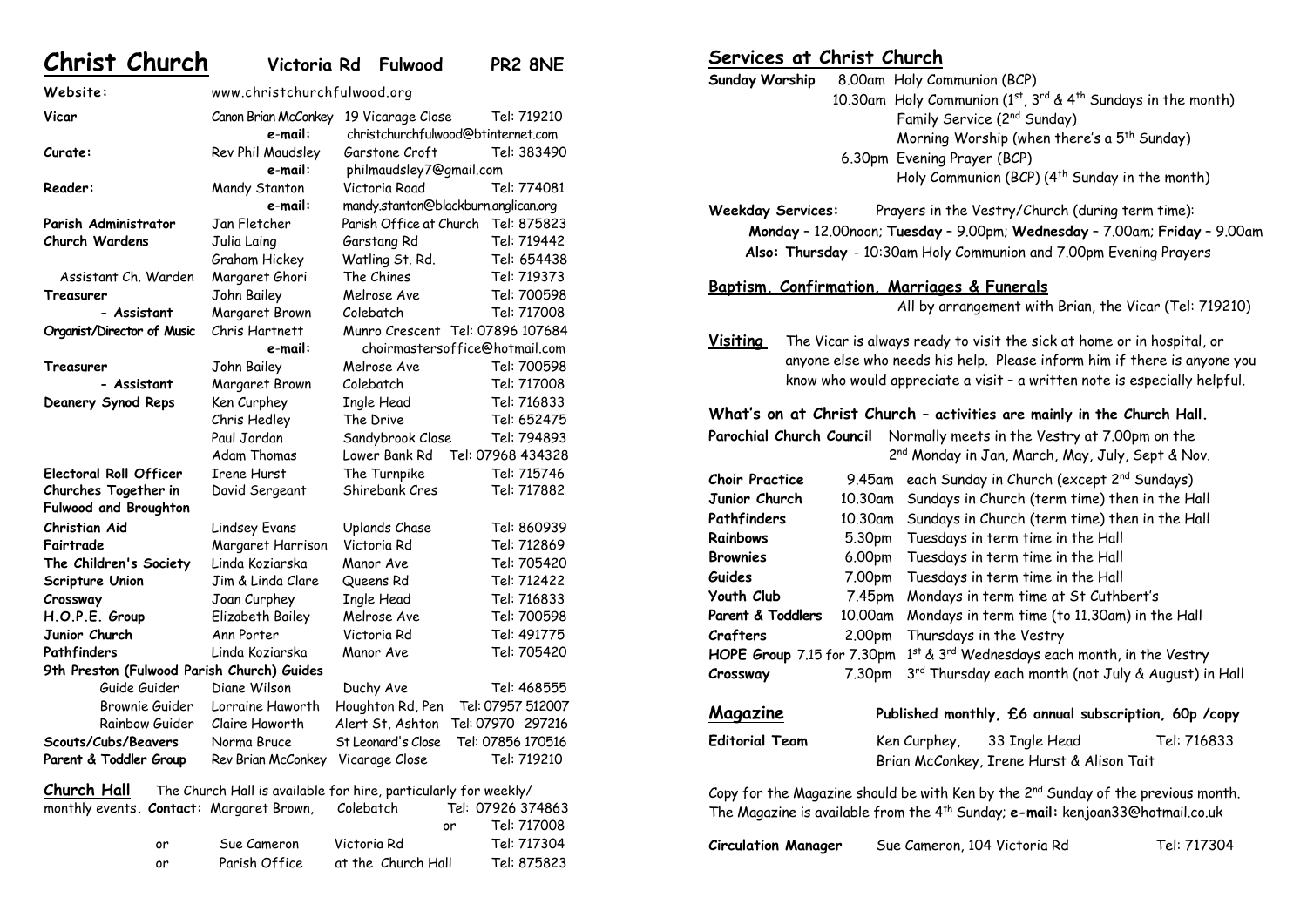### **Church Events in November 2016** Page 8

| 5.45pm<br>Pathfinders extra at Preston Trampoline Club - see Pg2<br>Tues<br>1 Nov<br>Prayers in Church each weekday (see inside back cover)<br>9.00pm |  |
|-------------------------------------------------------------------------------------------------------------------------------------------------------|--|
|                                                                                                                                                       |  |
|                                                                                                                                                       |  |
| 7.30pm<br>HOPE Group meets in the Vestry - see Pg 6<br>Wed<br>2 Nov                                                                                   |  |
| Holy Communion Service in Church (each Thurs)<br>Thur<br>10.30am<br>3 Nov                                                                             |  |
| Evening Prayers in Vestry each Thurs (to 7.30pm)<br>7.00pm                                                                                            |  |
| NO Junior Church/Pathfinders (school half-term)<br><del>10.30am</del><br>6 Nov<br>Sun                                                                 |  |
| 6.30pm<br><b>ALL SOULS Service in Church</b>                                                                                                          |  |
| 2.30pm<br>New: Christ Church Singers - all welcome - see Pq5<br>12 Nov<br>Sat                                                                         |  |
| REMEMBRANCE Day - Family Service - Church Parade<br>10.30am<br>13 Nov<br>Sun                                                                          |  |
| Messy Church in the Hall - see Pg 2<br>2.30pm                                                                                                         |  |
| HOPE Group meets in the Vestry - see Pg 6<br>7.30pm<br>Wed<br>16 Nov                                                                                  |  |
| Crossway meets in the Hall - see Pq 6<br>Thur<br>7.30pm<br>17 Nov                                                                                     |  |
| Cake & Company in Hall to 12 noon - all welcome - see Pg5<br>10.00am<br>18 Nov<br>Fri                                                                 |  |
| Licencing: Rev Mark Bradford as Vicar of St Cuthbert's<br>7.30pm                                                                                      |  |
| PATRONAL FESTIVAL Special Service<br>10.30am<br>20 Nov<br>Sun                                                                                         |  |
| 7.00pm<br>PCC in the Vestry (NOTE date)<br>Mon<br>21 Nov                                                                                              |  |
| Brian speaking at Prize Giving, Archbishop Temple School<br>Wed<br>6.00pm<br>23 Nov                                                                   |  |
| 7.30pm<br>Deanery Synod meets at St Margaret's, Ingol<br>Thur<br>24 Nov                                                                               |  |
| Farmers' Market at Fulwood Methodist Church (to 2pm)<br>10.00am<br>Sat<br>26 Nov                                                                      |  |
| New: Christmas Decoration Workshop, in Church - see Pq7<br>10.00am                                                                                    |  |
| 11.00am<br>CRAFT FAIR in the Hall (Raffles drawn at 1.30pm) (pg7)                                                                                     |  |
| Young people in Church before JunChurch/Pathfinders<br>27 Nov<br>10.30am<br>Sun                                                                       |  |

**A Word about Our Church Windows ...** after a long time in planning and preparation, work is due to start shortly on the repair and protection of our beautiful stained glass windows. Their quality and variety are amongst the finest aspects of our church building. Over the past three years we have taken expert advice on what repairs are needed as well as on the best means to protect them. We have been granted planning permission and obtained permission from the Diocese for the work. We've raised the money needed from fund-raising events, as well as a generous gift, and more recently a grant from the Heritage Lottery Fund (H.L.F.). **The first phase** of the work will be the temporary removal from the **south side** of the church of the two centre windows as these need to be repaired in the contractor's workshop. They will be returned and re-fitted within a few weeks and **ALL** of the windows on the south and north sides of the church will be protected by polycarbonate, fitted within the masonry. This phase should be completed before Christmas.

**The second phase** will be work in the New Year to repair and protect the great East and West windows.



It's exciting that, after the all the work in planning the project, within the Building Group and the PCC, it's now ready to begin! Thanks to all who have helped. [Steve Hedley]

# **Why do we call Jesus a King?** Page 1

When I think about kings, queens or monarchs, it reminds me of the 2010 film 'The King's Speech' starring Colin Firth. As a member of the royal family, George VI was not born great. As a prince he desperately shunned the limelight and only inherited the throne when his brother abdicated; he most certainly had greatness thrust upon him. It was in accepting the position he dreaded that he *achieved* greatness.



In our time hereditary monarchies seem to be slowly fading away. Those which remain have come to assume largely a ceremonial function as heads of state, with little genuine political power.

Despite this, there is something about the symbol of a king or queen which continues to captivate our imagination either through TV drama series such as 'Victoria', or from the stories we hear as

children featuring Kings or Queens. Crowns, swords, sceptres, turreted palaces, moats and dungeons, can all seem marvellous to us and still capture the imagination of children today.

Kings were more common in the world in which Jesus lived. Jesus would have grown up no doubt remembering the stories and tales of Herod the Great, the King of Judea. Herod was king only by grace of the Roman emperor. He was known as "great" because of his accomplishments as a builder, yet Herod also used his power to destroy anyone whom he felt threatened his rule. Not really the way to *achieve* greatness.



As part of the story leading up to Easter, we find Pilate asks Jesus "Are you a king?" which Jesus declines to answer. Jesus was assumed to be challenging the authority of the Emperor. The title "King of the Jews" was placed on the cross as a sign of why he was being crucified.

Jesus never claimed an earthly kingship. He did speak of himself frequently as one who was announcing a new kind of reign; the kingdom of God. Jesus sometimes spoke of this kingdom as something that was coming in the future and sometimes he spoke as if it was already present.

God's kingdom was one of freedom and hope and a lot of His teaching was a description of what the kingdom of God is like. Signs of the arrival of God's kingdom included the release of prisoners, the restoration of sight to the blind, and freedom for all who were oppressed (Luke 4:18).

As we prepare to celebrate Christ as our King during our Patronal Festival, may we have the courage to continue to strive and pray for all that is good, just and fair as we seek to continue building God's Kingdom here among us, and work towards *achieving* greatness in His name.

Blessings,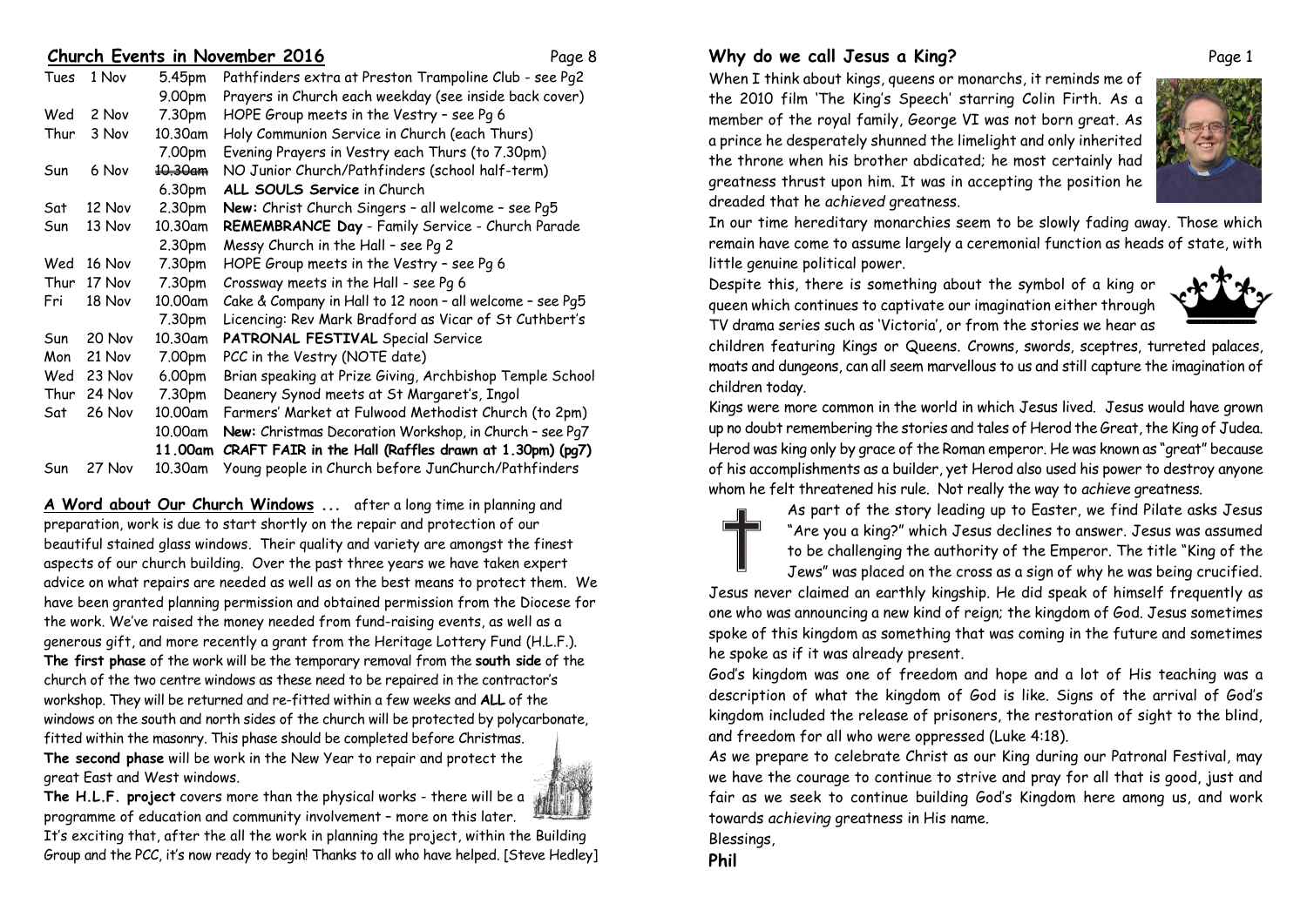# **Sunday Worship in November** Page 2

**Pathfinders Extra** - Tuesday 1st November, the Pathfinders extra group are invited to come along for an hour of fun, movement and bouncing at Preston Trampoline Club on Blackpool Road; 5.45pm through till 7pm. All Pathfinders should have received a letter by now detailing this trip with permission slip attached. For more information please talk to Phil as there are still spaces available for anyone aged 11-18.

| 6 <sup>th</sup> November  |                                          | 3rd Sunday before Advent                     |
|---------------------------|------------------------------------------|----------------------------------------------|
| 8.00am                    | Holy Communion (BCP)                     |                                              |
| 10.30am                   | Holy Communion                           |                                              |
|                           | Welcome:                                 | Joan & Ken Curphey                           |
|                           | Prayers:                                 | Phil                                         |
|                           |                                          | Bread & Wine: Michael & Janice Threlfall     |
|                           | Communion Assistant: Shirley Duggan      |                                              |
| Readings:                 | Thess. 2.1-5, 13-end                     | <b>BAPTISM</b><br>Keith Cameron              |
|                           | Luke 20.27-38                            | Sue Cameron                                  |
| 12.30pm                   | Baptisms in Church                       |                                              |
| 6.30pm                    | <b>SPECIAL All Souls Service</b>         |                                              |
|                           | Welcome:                                 | Julia Laing                                  |
| Readings:                 | to come                                  | Margaret Ghori / Michael Higgins             |
| 13 <sup>th</sup> November |                                          | <b>REMEMBRANCE Sunday</b>                    |
| 8.00am                    | Holy Communion (BCP)                     |                                              |
|                           |                                          |                                              |
| 10.30am                   | <b>Family Service with Church Parade</b> |                                              |
|                           | Welcome:                                 | Jim & Linda Clare                            |
| Readings:                 | to come                                  | John Fletcher & Paul Jordan                  |
| $6.30$ p.m.               |                                          | Evening Prayer (BCP) Welcome: Margaret Ghori |
|                           |                                          |                                              |

# Readings: Daniel 6 Brent Sutton Matt 13:1-9, 18-23 Karen Sutton

**Messy Church Sunday 13 th November 2.30 - 4.30pm** Sign up in Church or phone Chris on 01772 652475

Psalm: 97



**Patronal Festival** Christmas Day falls on a Sunday this year, therefore Advent Sunday is as early as possible. Our Patronal Festival of Christ the King (Sunday 20<sup>th</sup>) is always the Sunday before Advent and therefore as early as possible too! Our **Craft Fair (below)** which normally falls on the Patronal Weekend is, this year, a week later on **Saturday 26th November**. It simply means



that our celebrations are spread over two weekends rather than one!!



# **Christmas Decoration Workshop 10am Saturday 26th November**

On Saturday 26<sup>th</sup> November there will be a workshop for children and young people in Church, from 10.00am to 12noon. We will aim to produce suitable Christmas decorations for the Church windows.

This event will partially overlap with the Craft Fayre being held in the Church Hall, so you can come to both! [Jean Clementson]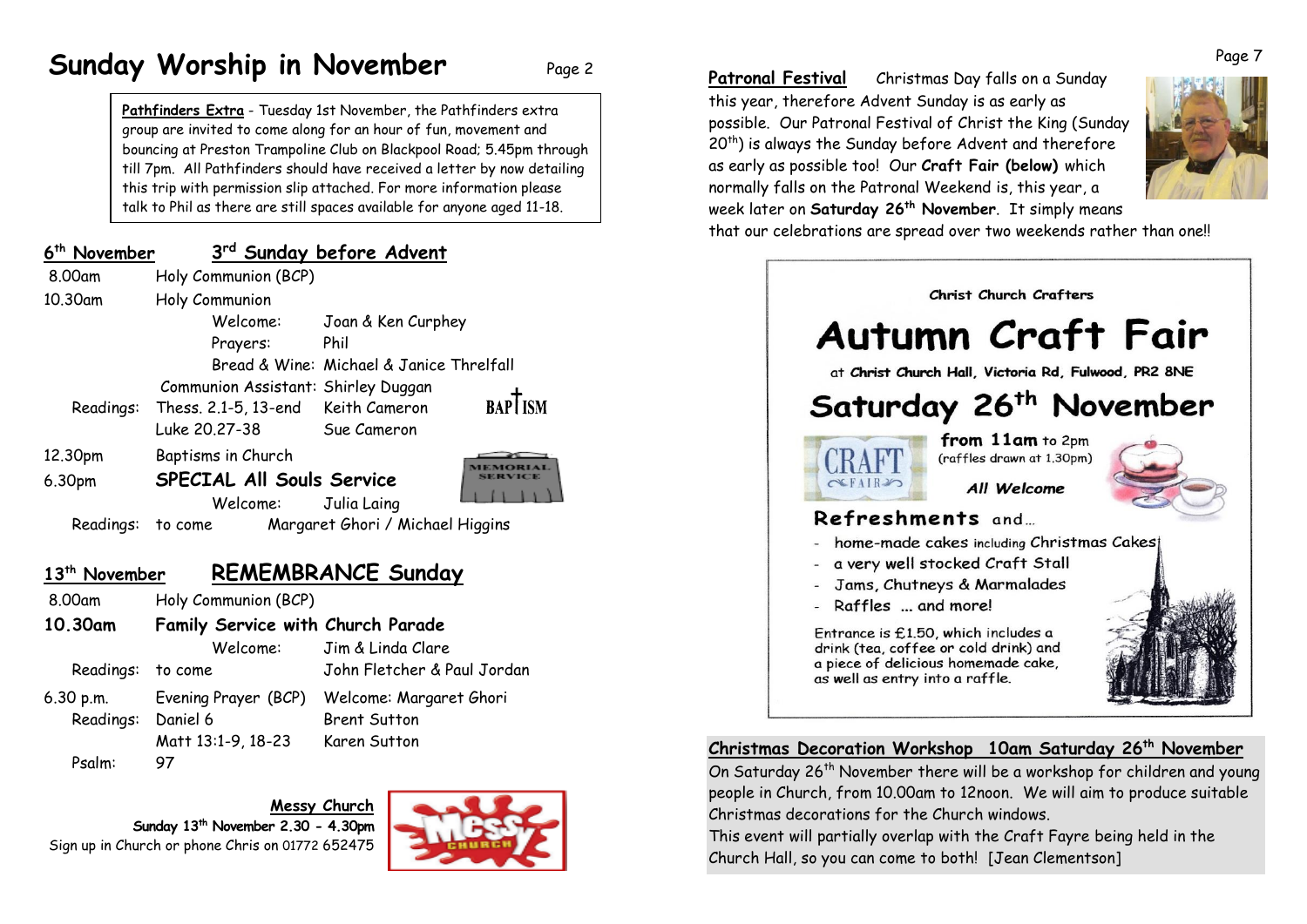

Page 6



**Crossway** We were very fortunate to have Lady Grenfell-Baines as our speaker in September – she is a remarkable lady who kept us fascinated for the whole meeting with her experiences since she left Prague in 1939, her discoveries of her family's history and all the people involved.

Our speaker on **Thursday 17 th November** at 7.30pm in The Church Hall is someone known to quite a few as it is Martin Wootton from 'Martins' and his topic is 'The working life of a Funeral Director'. Martin has worked in this field for many years and has many 'stories' to share.

As mentioned in last month's Magazine, Crossway is having a Christmas Get-together at Barton Grange Hotel on



**Thursday 15th December** - this will be lunch: 12 for 12.30pm.

The cost is £21 per person - we hope that many from the Parish will join us – it's open to everyone. Please sign up at the back of Church by mid-November or give Margaret (717008) or Joan (716833) a ring. If you've a problem with transport we'll be able to help.

## **Hope group in November**

**Wednesday 2nd November:** The Book of Esther. The story of Esther reads like a movie plot, with a beautiful queen risking her life to prevent genocide. What spiritual lessons can we learn from this book?

**Wednesday 16th November:** Advent is coming! 'Advent' is the beginning of the word 'adventure', and faith is an adventure; a journey into the unknown. Come and start your Advent here as we look forward to this special time of year.

HOPE group meets on the first and third Wednesdays of the month. Everyone is welcome. Don't worry if you haven't been before or can't make it to every meeting. We



enjoy fun and fellowship as well as taking opportunities for spiritual growth. Meet in the vestry at church at 7.15 for a 7.30pm start finishing at 9pm. We look forward to seeing you. For further information see the website or email Elizabeth on [eabailey@blueyonder.co.uk](mailto:eabailey@blueyonder.co.uk)

'May the God of hope fill you with all joy and peace in believing, so that by the power of the Holy Spirit you may abound in hope' (Romans 15:13)

|--|--|

| ruye J                    |                                        |                                                    |
|---------------------------|----------------------------------------|----------------------------------------------------|
| 20 <sup>th</sup> November | Christ the King                        |                                                    |
| 8.00am                    | Holy Communion (BCP)                   |                                                    |
| 10.30am                   |                                        | <b>PATRONAL Festival</b> Special Communion Service |
|                           | Welcome:                               | Shirley Duggan & Ian Greenwood                     |
|                           | Prayers:                               | Brian/Phil                                         |
|                           |                                        | Bread & Wine: David Rhodes & Ian Greenwood         |
|                           | Communion Assistant: Adrienne Clarkson |                                                    |
| Readings:                 | to come                                | David Rhodes & Bill Seddon                         |
| 6.30pm                    | Evening Prayer (BCP)                   | Welcome: Julia Laing                               |
|                           | Readings: 1 Sam 8.4-20                 | Julia Laing                                        |
|                           | John 18.33-37                          | Phil McClenaghan                                   |
| Psalm:                    | Ps 72, 1-7                             |                                                    |

| 27 <sup>th</sup> November | <b>Advent Sunday</b>                    |                                             |
|---------------------------|-----------------------------------------|---------------------------------------------|
| 8.00am                    | Holy Communion (BCP)                    |                                             |
| 10.30am                   | Holy Communion                          |                                             |
|                           | Welcome:                                | Margaret & Norman Harrison                  |
|                           | Prayers:                                | Steve & Chris Hedley                        |
|                           |                                         | Bread & Wine: Sue McConkey & Jackie Ballard |
|                           | Communion Assistant: Gwynneth Greenwood |                                             |
| Readings:                 | Rom 13.11-end                           | Graham Hickey                               |
|                           | Matt 24.36-44                           | Margaret Brown                              |
| 6.30pm                    | Holy Communion (BCP)                    | Welcome: Margaret Ghori                     |
| Readings:                 | Rom 13.8-14                             | <b>Brian McConkey</b>                       |
|                           | Matt 21.1-13                            | Chris Hartnett                              |

## **Flowers in November**

Thur 3 Nov Hilary Catchpole Thur 10 Nov Judith Rawson & Barbara Barber Thur 17 Nov Joyce Masterton Thur 24 Nov Advent – plants

### **Refreshment Rota**

| Sun | 6 Nov      | Sue Dewhurst, Mary Fletcher & Pam Young      |  |
|-----|------------|----------------------------------------------|--|
|     | Sun 13 Nov | Chris Banik, Linda Clare & Margaret Harrison |  |
|     | Sun 20 Nov | June & Frank McCandlish & Sheila Thompson    |  |
|     | Sun 27 Nov | Rachel Pitches, Phyl Rhodes & Sue Wright     |  |



 $\mathbf{v}$  $E$ N T